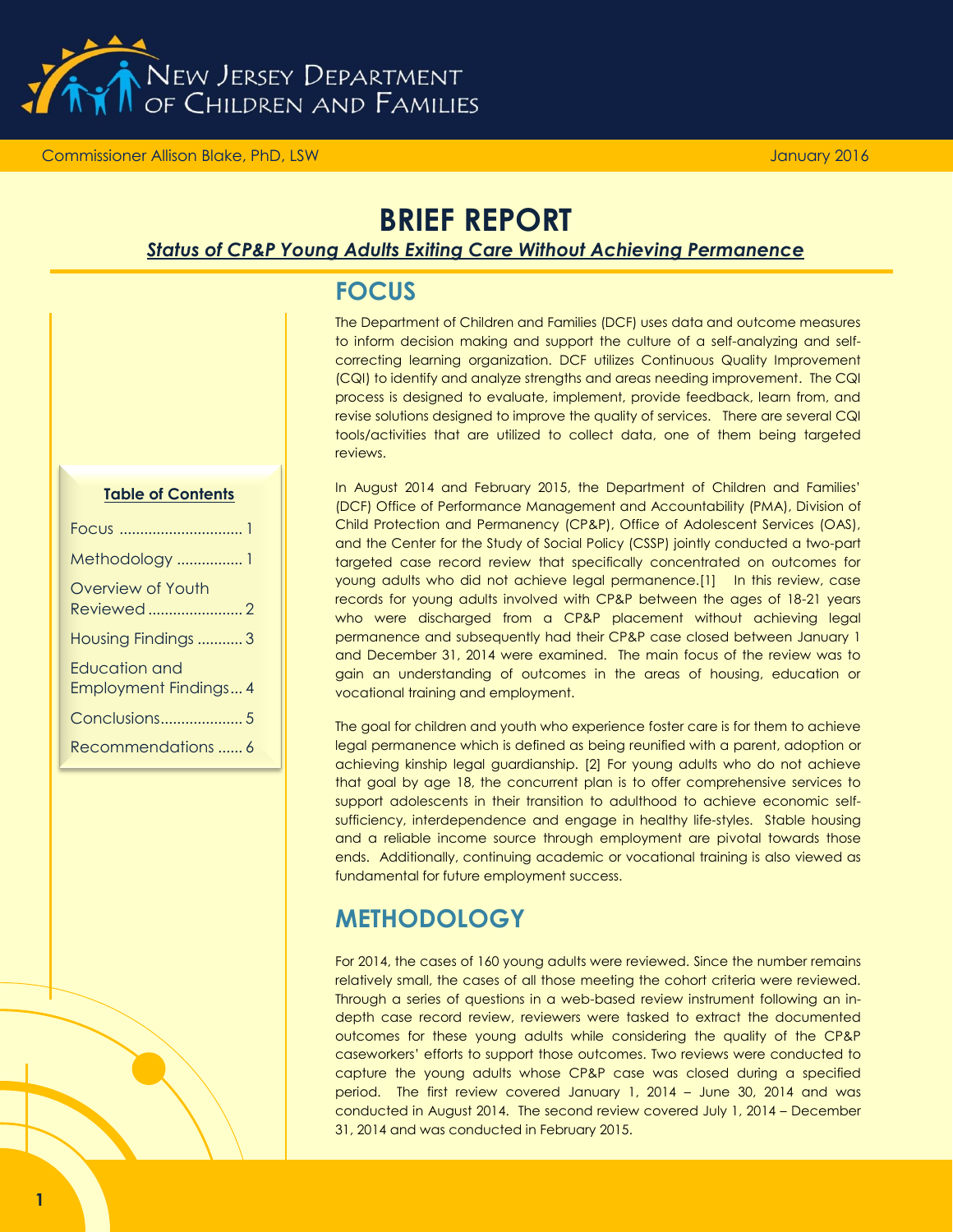### **Overview of Youth Reviewed**

The August 2014 review involved the cases of 73 young adults and the February 2015 review assessed 87 cases. Males comprised 71 (44%) of the group; 89 were females (56%). Figure1 reflects the racial composition of the group.



**Figure 1: Race (n=160)**

*Note: American/Indian/Alaska Native, Asian and Native Hawaiian/Other Pacific Islander were not represented.* 

The dominant reason for case closing (68 cases/43%) was "*Youth turned age 21*" (the maximum service age for this population) followed by "*Youth declined further services*" (32 cases/20%). Figure 2 reflects all the closing reasons collected.

#### **Figure 2: Primary Reason for Case Closure (n=160)**



*\*"Missing" means that CP&P was completely unaware of the whereabouts of the youth.*

*\*\* "Other" includes but is not limited to young adult was incarcerated, missing < 6 months and lack of response.*

*The dominant reason for case closing (68 cases/43%) was "Youth turned age 21" (the maximum service age for this population).*

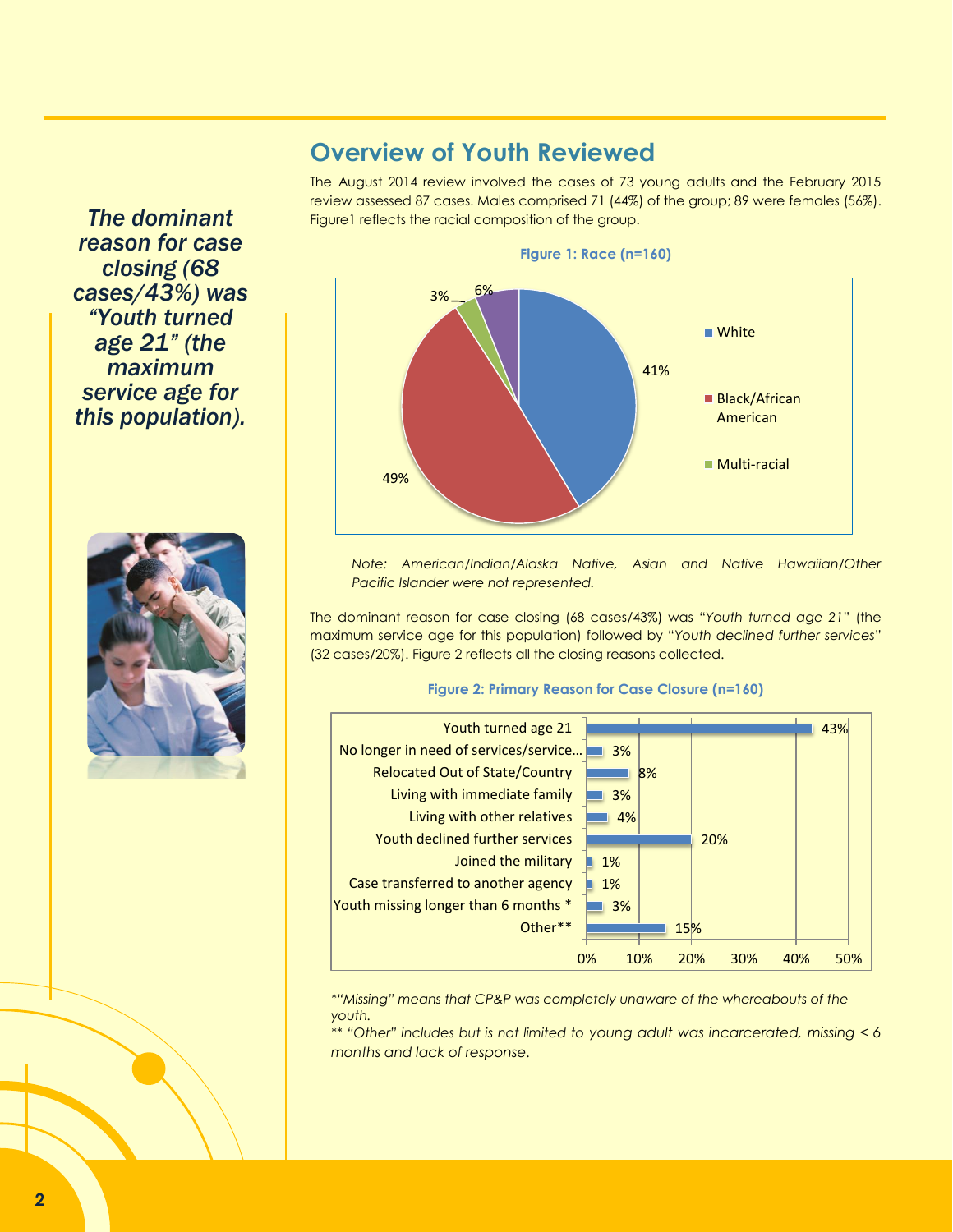

*The results of the combined reviews indicate that 138 young adults (86%) had housing prior to case closure and a plan for future housing.*

# **Housing Findings**

The results of the combined reviews indicate that 138 young adults (86%) had housing prior to case closure and a plan for future housing. By comparison, in 2013 the housing performance was 93 percent. The most frequently cited housing choices included: *Own apartment/room* (28 cases/18%); *Home with relatives* (27 cases/17%); and *Home with Friends/Shared Housing* (22 cases/14%). Thirteen young adults (8%) were residing with a biological parent(s) or previous guardian at the time of last contact with a CP&P caseworker. [3] The remaining 22 young adults (14%) with no apparent current housing or housing plan were mostly comprised of those whose whereabouts were completely unknown to CP&P and/or had departed the state without declaring to a caseworker a firm plan for future housing. Some youth remained in care through the DCF Children's System of Care (CSOC) or other State-funded adult service. Table 1 illustrates the various housing arrangements.

#### **Table 1: Type of Housing Prior to Case Closure (n=160)**

| <b>HOUSING SETTING</b>                        | <b>PERCENTAGE</b> |
|-----------------------------------------------|-------------------|
| Own apartment/room                            | 18%               |
| <b>Home with relatives</b>                    | 17%               |
| Home with friends/shared housing              | 14%               |
| Missing/Unknown                               | 14%               |
| <b>Resource Home-Related and Unrelated</b>    | 13%               |
| <b>Biological parents/guardians home</b>      | 8%                |
| <b>Treatment Home</b>                         | 4%                |
| <b>Supervised Transitional Living Program</b> | 3%                |
| Youth in Jail/Prison                          | 3%                |
| <b>Residential Treatment Facility</b>         | 2%                |
| <b>College Dormitory</b>                      | $2\%$             |
| <b>Independent Living Program</b>             | $1\%$             |
| <b>Group Home</b>                             | $1\%$             |
| <b>Military</b>                               | $1\%$             |
| <b>Medical/Rehabilitative Setting</b>         | 1%                |

Eighty-three percent of the young adults expected to have the same housing arrangement in the future as they had prior to case closure. For the 17 percent that expected a change, the two dominant responses accounting for 50 percent of the total were equally divided between *Home with friends/Shared Housing* (25%) *and Home with Relatives* (25%)*.* Other responses included: *Biological parents/guardians home* (7%); *Own apartment/room* (4%); *Independent living Program* (4%); *and Youth Shelter (18-21)* (4%).

The final Modified Settlement Agreement (MSA) performance target for housing is 95%. [5]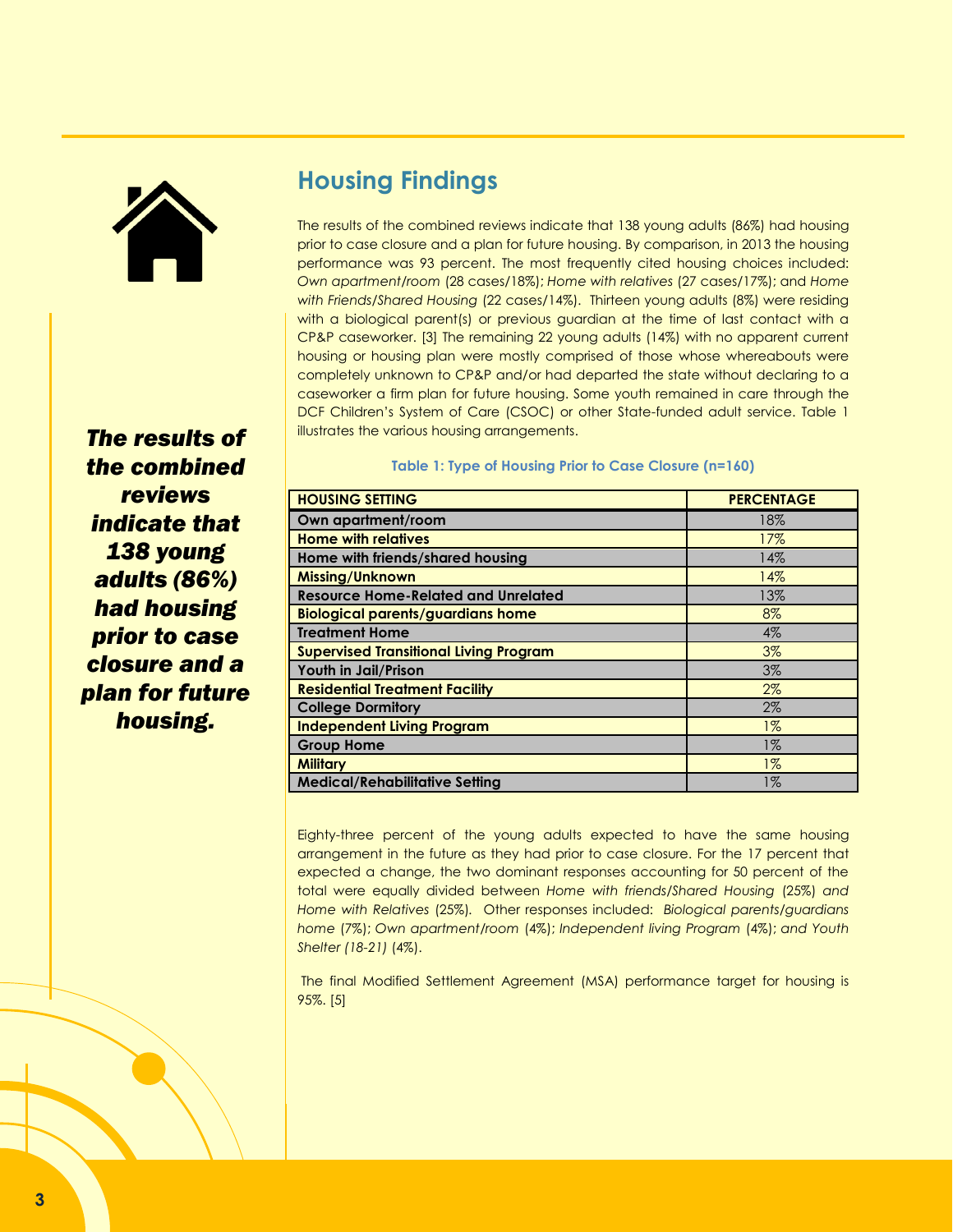## *Ninety-four (69%) of the applicable 136 young adults were either employed or enrolled in a school or vocational/ employment training program.*



## **Education and Employment Findings**

The young adults in the review had varying levels of educational attainment as illustrated in Figure 3. The *Junior High School* and *College Completed* responses were not represented.





Thirty-one percent (50) of the young adults were enrolled in school or a vocational training or employment training program. Thirty-eight percent (61) were employed either full-time (24) or part-time (25). Twenty-one young adults (13%) were both enrolled in an educational/vocational program AND employed.

Ninety-four (69%) of the applicable 136 young adults were either employed or enrolled in a school or vocational/employment training program. [4] By comparison, the 2013 employment or educational enrollment performance was 65 percent. The final Modified Settlement Agreement (MSA) performance target for is 95%. [5]

DCF recognizes that there are external forces that have an impact on youth successfully securing housing and pursuing educational and employment goals and that New Jersey is not exempt from the national economic and social factors affecting this age group. Almost one quarter of all 19 year old youth who exited foster care nationally reported having been homeless at some point since their 17<sup>th</sup> birthday. The national estimate for youth aging out of foster care (ages 17-23) with full or part-time employment is 34 percent. [6] This review revealed that 38 percent of the CP&P 18-21 year olds were employed, which is better than the national estimate.

The percentage of "disconnected youth" nationally, defined as 16-24 year-olds who are not working or in school, is 15 percent. That percentage increases to 23 percent for African-American youth. [7] While this measurement cannot be precisely correlated with the CP&P "disconnected youth" outcome of 31 percent from this review due to the difference in the age classification, it does however suggest that improvements can be made in the supports/services provided to youth in an effort to improve outcomes.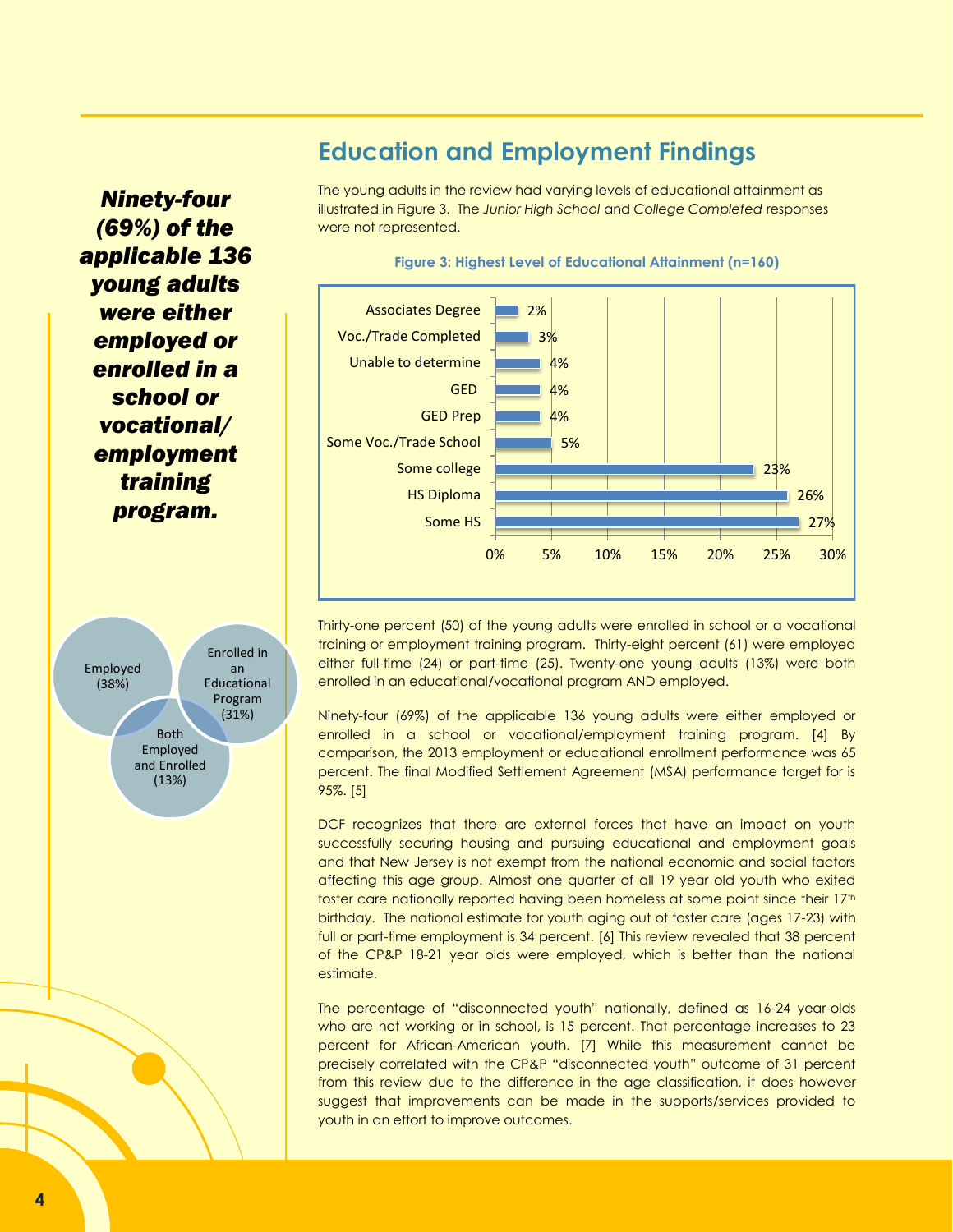### **CONCLUSIONS**

*Specialized training to help caseworkers understand normal adolescent development and the impact of trauma may help to improve outcomes.*

The purpose of this review was to assess the quality of CP&P performance with respect to achieving the preferred outcomes for CP&P young adults in the areas of housing and employment or education. Since services are voluntary for young adults involved with CP&P after the age of 18, young adults have the right to end CP&P services even if staff believe they can benefit from ongoing services and supports. The housing performance score of 86 percent was affected by some young adults whose whereabouts were completely unknown to CP&P and/or exited the system without declaring to a caseworker a firm plan for housing. We know that adolescent years are filled with transitions and young people trying to exercise their independence. As a result, specialized training to help caseworkers understand normal adolescent development and the impact of trauma may help to improve outcomes. Additionally, more robust documentation may lend itself to obtaining more information regarding the education and employment outcomes. Tables 2 and 3 provide an overview of the primary DCF performance strengths and areas needing improvement with the number of cases applicable.

#### **Table 2: Strength of Performance in Securing Housing and Employment/Education (n=160)**

| <b>Strengths of DCF Performance</b>                                              | Number of<br>cases-<br><b>Housing</b> | <b>Number of cases-</b><br><b>Employment/Education</b> |
|----------------------------------------------------------------------------------|---------------------------------------|--------------------------------------------------------|
| All options were explored with the youth                                         | 42                                    | 38                                                     |
| Record indicated engagement with youth.                                          | 105                                   | 100                                                    |
| Record indicated engagement with youth's family, as indicated.                   | 48                                    | 37                                                     |
| Record indicated that mentors & others were facilitated to support the<br>youth. | 46                                    | 44                                                     |
| Record identified resources and programs for the youth.                          | 86                                    | 90                                                     |
| Record indicated necessary follow-up at various steps in the process.            | 57                                    | 46                                                     |

**\*There were no strengths related to securing housing in 16 cases. There were no strengths related to securing employment/education in 18 cases.** 

#### **Table 3: Areas Needing Improvement in Securing Housing and Employment/Education (n=160)**

| Areas Needing Improvement in DCF Performance            | Number of<br>cases-<br><b>Housing</b> | Number of cases-<br><b>Employment/Education</b> |
|---------------------------------------------------------|---------------------------------------|-------------------------------------------------|
| More timely documentation.                              | 23                                    | 28                                              |
| More community resources available to achieve the goal. | 35                                    | 39                                              |
| Improved overall case documentation.                    | 41                                    | 46                                              |
| Improved necessary and appropriate follow-up casework.  | 45                                    | 49                                              |
| Improved engagement with youth.                         | 48                                    | 52                                              |

**\*No improvement was necessary related to securing housing in 65 cases. No improvement was necessary related to securing employment/education in 56 cases.** 

 **Note: In both tables, the numbers will exceed the n value as more than one response can be selected.**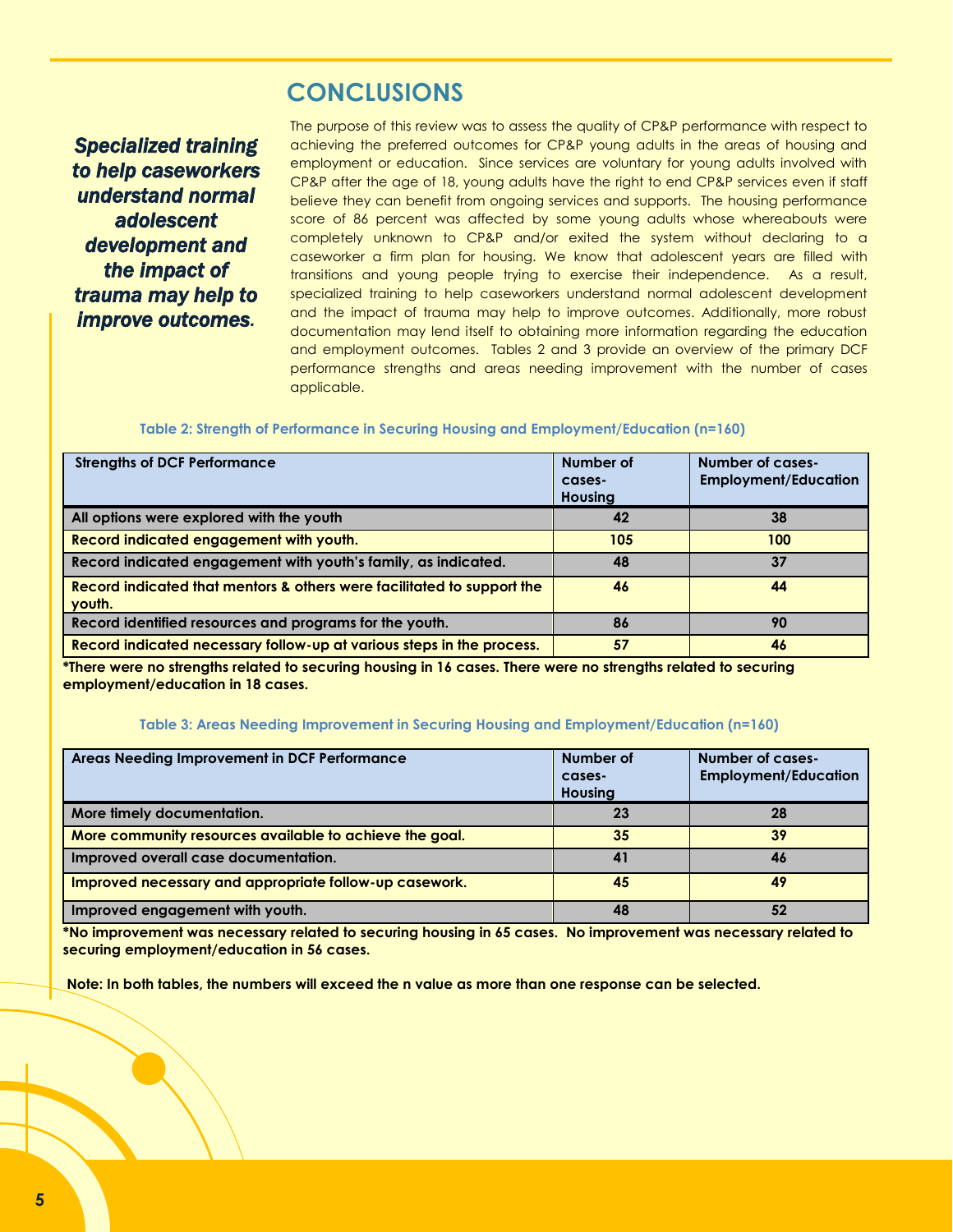### **RECOMMENDATIONS**

*DCF is exploring interventions to identify and secure sustainable housing options through the efforts and findings of the Connecting YOUth federal planning grant activities seeking to prevent and address homelessness for youth with experience in CP&P care.* 



- DCF needs to provide information to all parties working with the adolescent about **concrete supports and resources/services** for youth in high school once the youth's interest(s) and needs have been assessed and linking them to the appropriate service/resource by:
	- o Researching existing federal and community programs that assist adolescents in completing high school and pursuing post-secondary education;
	- o Exploring various educational programs/settings such as Career and Technical Education Programs and alternative schools to ensure the needs of the adolescent are met; and
	- o Linking adolescents to pre-apprenticeship and service learning opportunities in order to gain work experience.
- DCF needs to **review existing policy** to look at requiring young adults, ages 18-21 who are open with CP&P, to either be working or actively pursuing, an educational/vocational training program, or other productive activity (i.e. volunteering, internship, treatment) as is required in other states. The current policy does not stipulate that a young adult be working or in school or pursuing one of those areas.
- DCF needs to **provide CP&P local offices with a list of 16-17 year olds** so they can begin to emphasize work related to education/employment before services become voluntary at age 18. Although work around education is ongoing once a child/adolescent becomes involved with CP&P, this is a pivotal point in the life of an adolescent. It will be beneficial to assess and re-focus efforts if necessary.
- DCF needs to assist adolescents in **identifying an educational mentor/advocate** who would have the role of keeping track of the youth's educational progress and providing support as they move through secondary education and postsecondary education. The mentor/advocate can be someone the youth knows such as a teacher, coach, or other community support.
- DCF needs to re-emphasize the importance of **documenting education information** in NJ SPIRIT within the young adult's Health/Education Record. [8] In addition, DCF will continue to work with the NJ Department of Education regarding data sharing, similar to the new partnership between Camden City Schools and DCF where educational data is being shared. [9]
- DCF will continue to develop and refine the service array and structure to ensure that youth receive **necessary supports and adequate programming and resources**, including housing, which are accessible and appropriate to meet the needs outlined in the *Transition Plan for YOUth Success.* DCF is exploring interventions to identify and secure sustainable housing options through the efforts and findings of the *Connecting YOUth* federal planning grant activities seeking to prevent and address homelessness for youth with experience in CP&P care.
- DCF needs to continue efforts to pilot and launch the *Youth Thrive* **protective and promotive factors training** for staff. This training will strengthen knowledge regarding adolescent development and the impact of trauma.